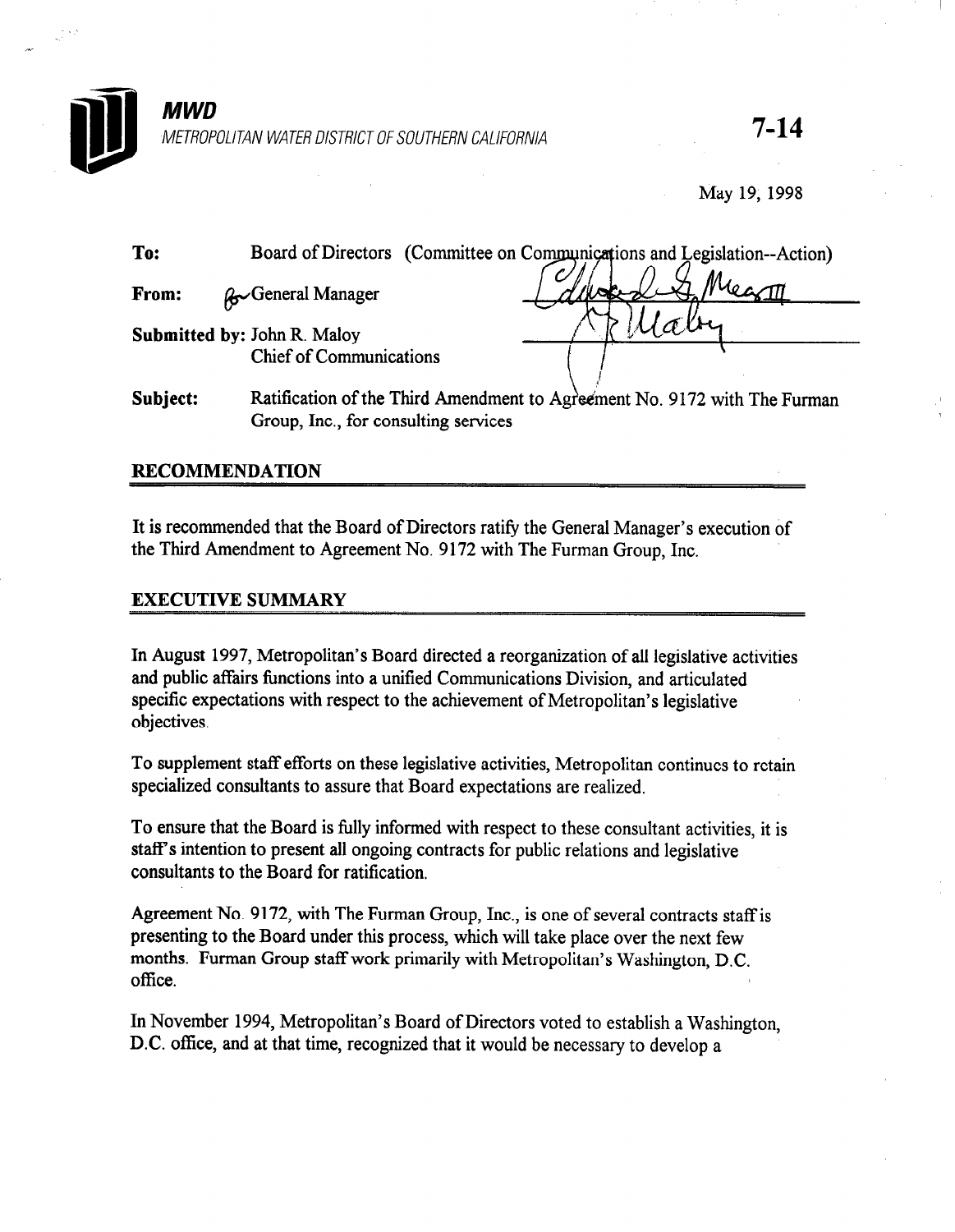"comprehensive federal advocacy program which includes agreements with several Washington, D.C. firms to provide representation with a broader array of perspectives and contacts.. ." As a result of that Board decision, Metropolitan has contracted with The Furman Group since 1996.

The firm provides strategic counsel on relations with federal legislators and their staffs, as well as with regulatory authorities, and assists Metropolitan with its coalition development efforts.

## DETAILED REPORT

In August 1997, Metropolitan's Board directed a reorganization of all legislative activities, as well as traditional public affairs functions, into a unified Communications Division. At that time, the Board articulated its specific expectations with respect to the achievement of Metropolitan's legislative objectives. To supplement staff efforts on these legislative activities, Metropolitan has continued to retain consultants with particular expertise in legislative process and/or water policy to assure that Board expectations are realized.

To ensure that the Board is fully informed with respect to these consultant activities, it is staff's intention to present all ongoing contracts for public relations and legislative consultants to the Board for ratification. Agreement No. 9172, with The Furman Group, Inc., is one of several contracts that staff will present to the Board under this process, which will take place over the next few months.

In November 1994, Metropolitan's Board of Directors voted to establish a Washington, D.C. office to strengthen our outreach efforts to federal legislators and regulatory agencies. As a part of these efforts, Metropolitan's Board recognized that it would be necessary to develop a "comprehensive federal advocacy program which includes agreements with several Washington, D.C. firms to provide representation with a broader array of perspectives and contacts in order to increase the scope and effectiveness of Metropolitan's activities and influence."

As a result of this prior Board decision, Metropolitan has contracted with The Furman Group since March 1996. Agreement No. 9172 was awarded as a sole-source contract, with a maximum payable.of \$75,000 for the initial 12-month period. Under a Third Amendment, which became effective in March 1998, the maximum amount payable has now increased to \$100,000 annually, inclusive of expenses. The annual renewal provision of this Third Amendment is consistent with Metropolitan's policies for securing consulting and professional services which will be required on an ongoing basis. The consultant continues to be paid on a monthly retainer basis, which has not increased since the initial contract, but the maximum payable was increased to accommodate any additional travel expenses which might be incurred on Metropolitan's behalf (the consultant's home oflice is located in Las Vegas, Nevada).